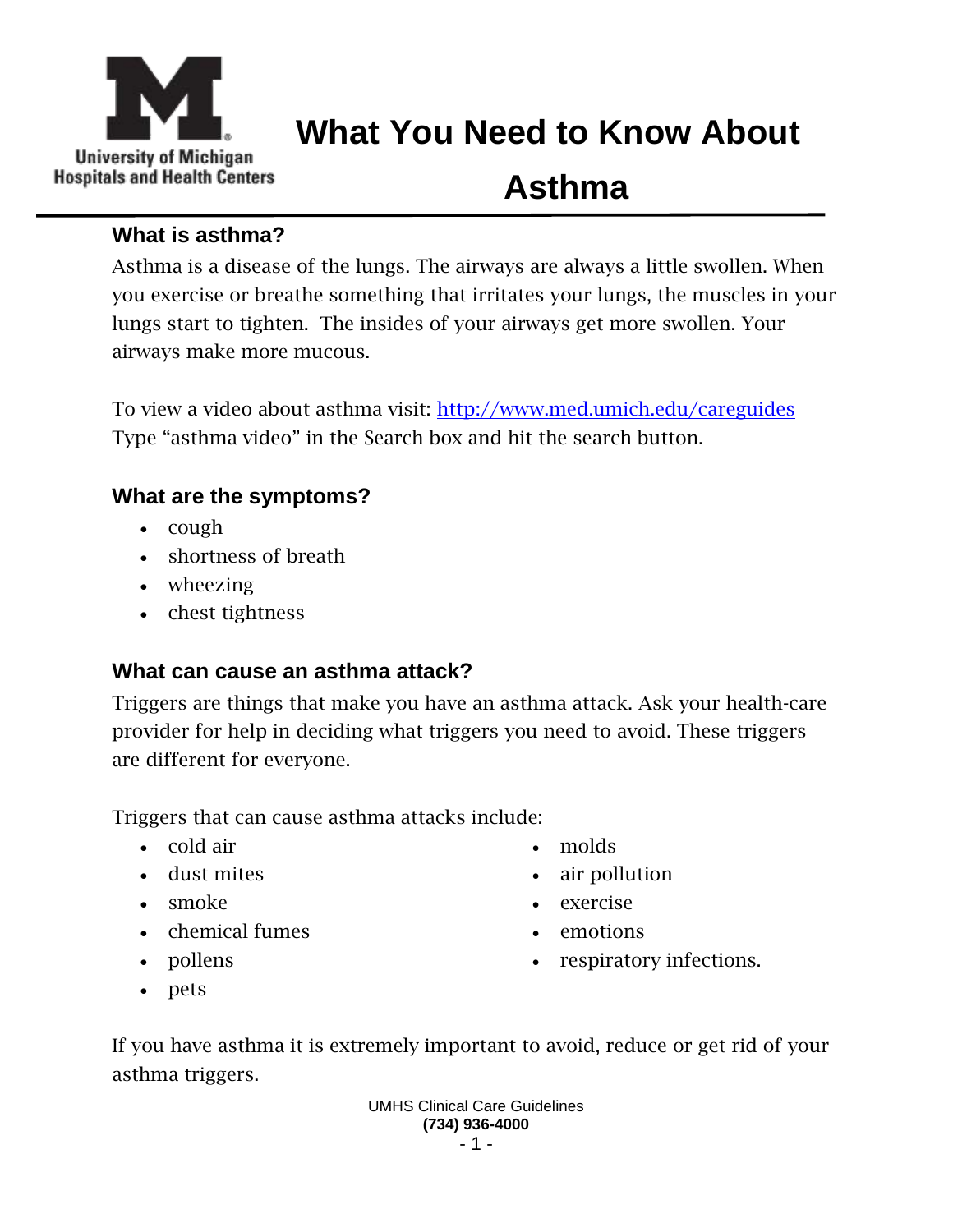#### **How can asthma be treated?**

#### **Asthma Medications**

There are two main kinds of asthma medications: rescue (fast-acting) medications and controller medications.

**Rescue medications** help stop symptoms of asthma attacks by opening up airways. These medicines can relieve symptoms within minutes but they do not reduce or prevent the inflammation (swelling) that causes the symptoms. You need to have a rescue medication on hand for when you have an asthma attack. Some commonly used rescue medications are:

- Albuterol (ProAir® Proventil®, Ventolin®)
- Lev-albuterol (Xopenex®)
- Pirbuterol (Maxair<sup>®)</sup>

**Controller medications** help prevent and reverse asthma attacks by decreasing the inflammation (swelling) in the airways. They actually treat the disease, not just the symptoms, but must be used every day for them to work effectively. You need to use a controller medication if you have persistent asthma. Persistent asthma is when your airways are swollen enough all the time that you have asthma symptoms (cough, wheeze, shortness of breath) twice a week or more, or twice a month during sleep. Tell your doctor if you use your rescue inhaler two or more days a week; or wake up during the night with asthma symptoms 2 or more nights a month.

#### **Asthma control medications include inhaled corticosteroids such as:**

- Budesonide (Pulmicort®)
- Fluticasone (Flovent®)
- Beclomethasone (Ovar<sup>®)</sup>

#### **and oral (tablet) "leukotriene modifiers" like:**

- Montelukast (Singulair<sup>®)</sup>
- Zafirlukast (Accolate®)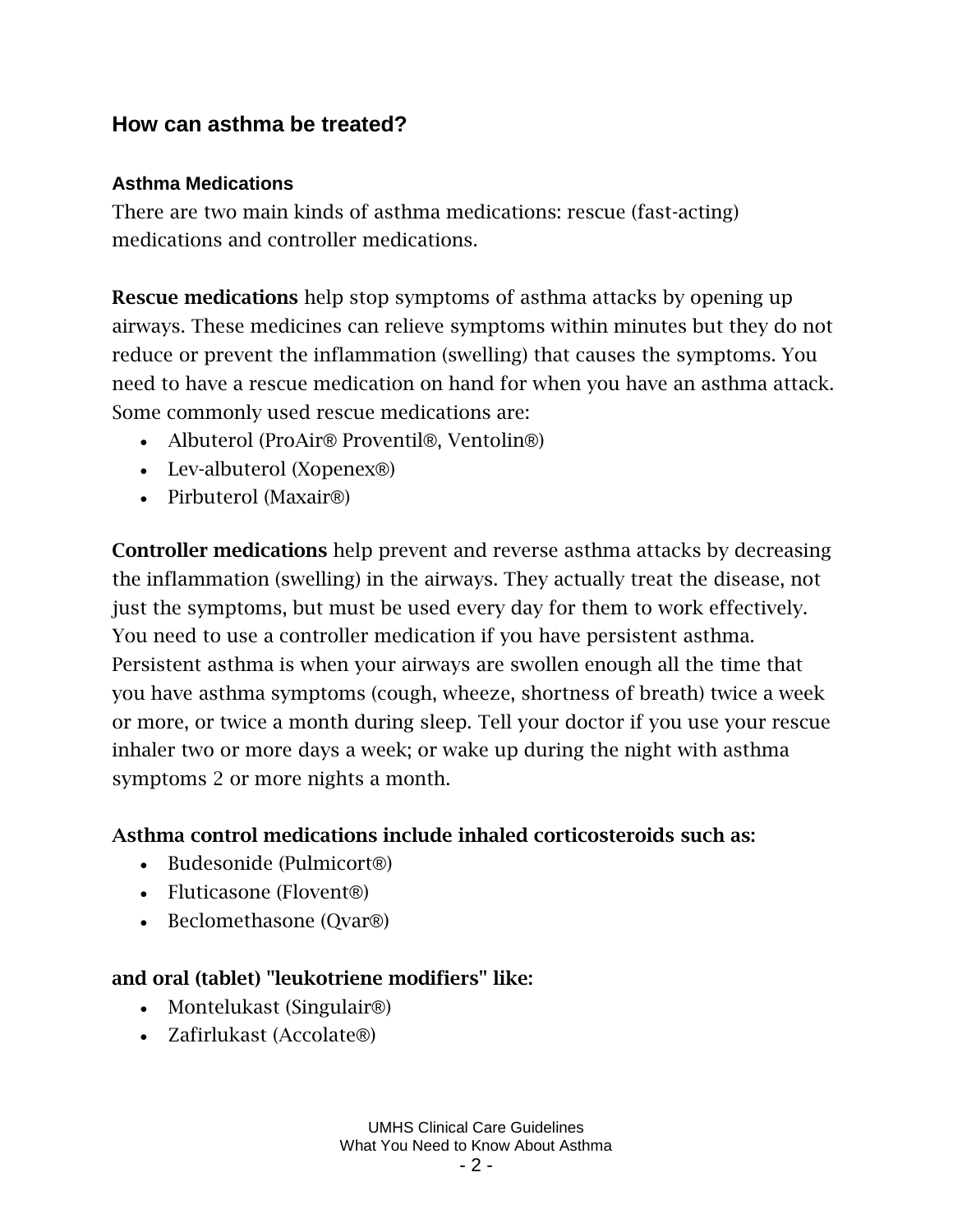Inhaled steroids are the first line of treatment because they work best. You may need a combination of medications, including those below.

**Other medications used for asthma** include oral corticosteroids, used for severe attacks, and long-acting bronchodilators, which relieve symptoms like rescue medications, but which start to work more slowly and are not used for acute attacks.

#### **Oral corticosteroids** include:

- Prednisone tablets
- Prednisolone liquid

**Long-acting bronchodilators**, which should not be used without an inhaled corticosteroid, include:

- Salmeterol (Serevent®) inhaler
- Formoterol (Foradil®) inhaler

You may use a long acting bronchodilator that comes with an inhaled steroid in the same inhaler, such as

- Salmeterol with fluticasone (Advair<sup>®</sup>) inhaler
- Formoterol with budesonide (Symbicort®) inhaler
- Formoterol with mometasone (Dulera®) inhaler

#### **Inhaler use:**

Some of the medications listed above are prescribed in the form of a metered dose inhaler [\(How to Use MDI\)](http://www.med.umich.edu/1info/FHP/practiceguides/asthma/MeteredDoseInhaler.pdf). Correct use of the inhaler is very important. Adults and older children can usually use an inhaler with a spacer and a mouthpiece [\(Valved Holding Chamber\)](http://www.med.umich.edu/1info/FHP/practiceguides/asthma/ValvedHoldingChamber.pdf). Young children and babies or people that have difficulty with the chamber should use the chamber with a mask [\(Valved Holding Chamber Mask\)](http://www.med.umich.edu/1info/FHP/practiceguides/asthma/ValvedHoldingChamberMask.pdf). Anyone with a very severe attack may need to use a nebulizer [\(How to give nebulized medicines\)](http://www.med.umich.edu/1info/FHP/practiceguides/asthma/GivingNebulizedMedicines.pdf).